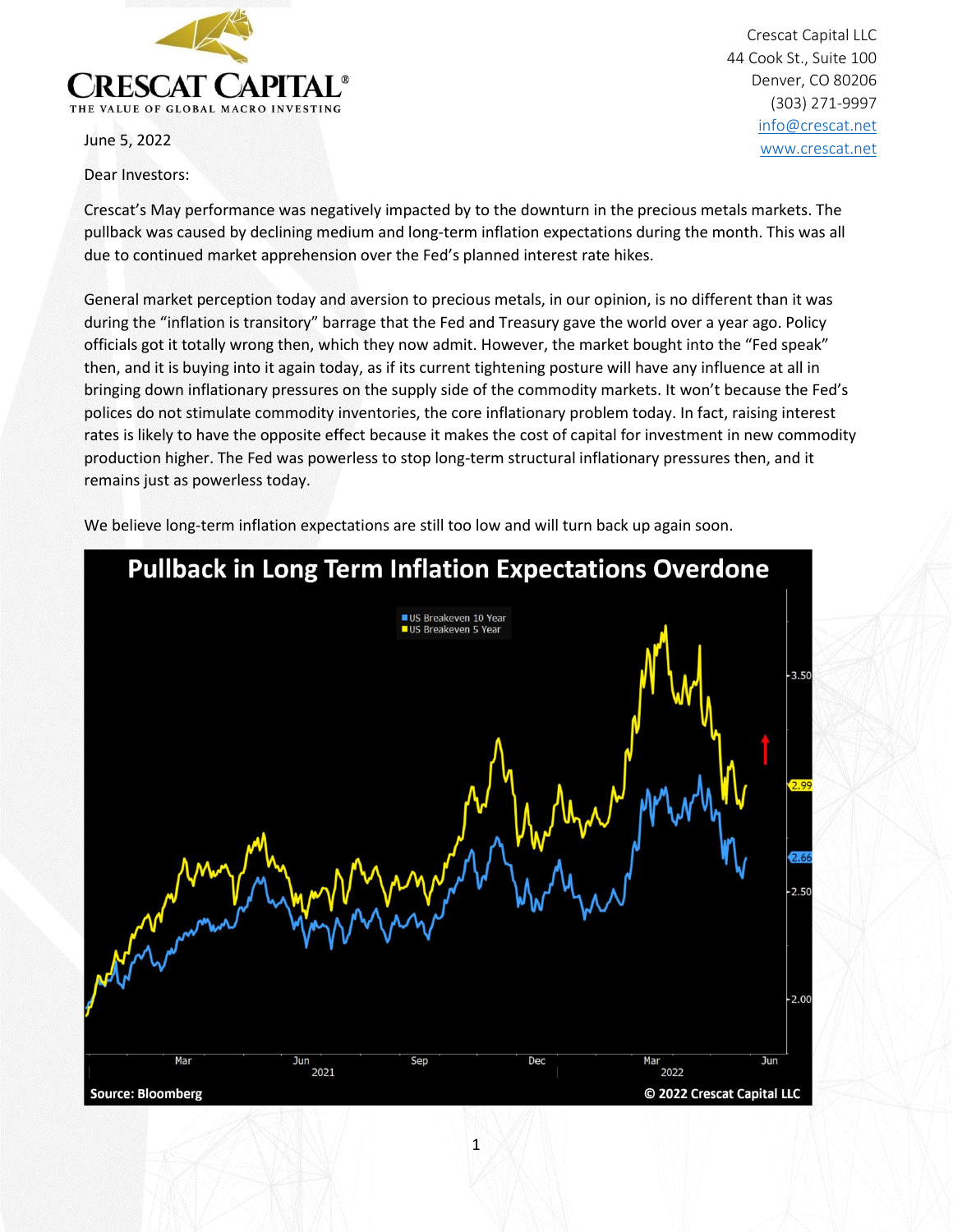We furthermore expect our precious metals performance to turn back in a material way soon, as commodity inflationary pressures continue to exert themselves in a persistent manner.



Please see the macro case for the above statements and our positioning across Crescat in our recent research letter: [https://www.crescat.net/may-research-letter-too-soon/](https://nam12.safelinks.protection.outlook.com/?url=https%3A%2F%2Fwww.crescat.net%2Fmay-research-letter-too-soon%2F&data=05%7C01%7CMIwahashi%40crescat.net%7Cb331d9dbcd8441635f4c08da466f0a0a%7C51261b99e6ea4f749131587017aaf12f%7C0%7C0%7C637899739973668955%7CUnknown%7CTWFpbGZsb3d8eyJWIjoiMC4wLjAwMDAiLCJQIjoiV2luMzIiLCJBTiI6Ik1haWwiLCJXVCI6Mn0%3D%7C3000%7C%7C%7C&sdata=nnWFQsKRAhnHdw1EPmtQ3sx0UObuMMQiZpgo2Cq43U0%3D&reserved=0)

2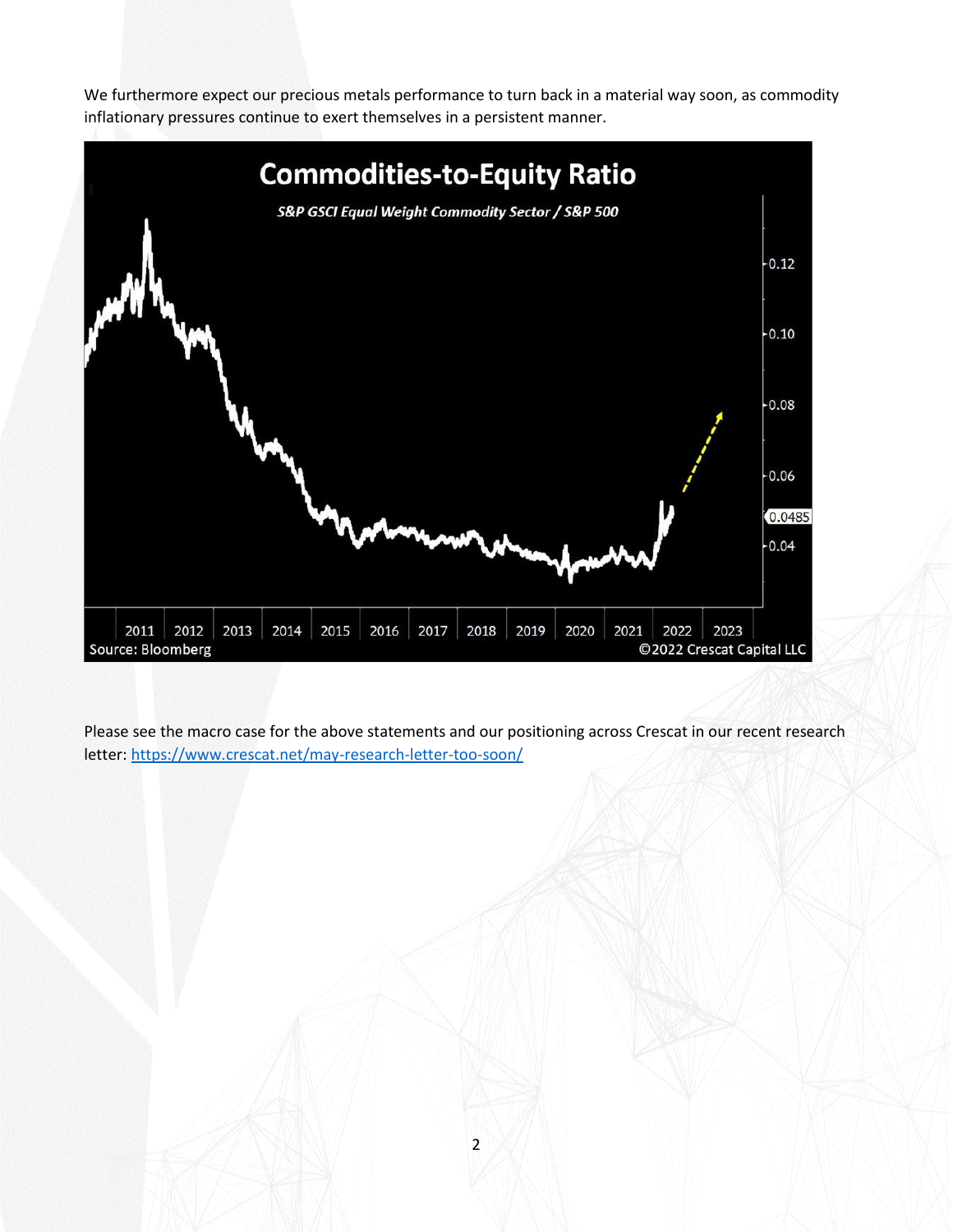## **Net Performance Since Inception**

| -------------                                               |              |            |                            |        |        |                                  |                                                       |                                                  |
|-------------------------------------------------------------|--------------|------------|----------------------------|--------|--------|----------------------------------|-------------------------------------------------------|--------------------------------------------------|
|                                                             |              |            | <b>Annualized Trailing</b> |        |        |                                  |                                                       |                                                  |
| <b>CRESCAT STRATEGIES VS. BENCHMARK</b><br>(Inception Date) | <b>April</b> | <b>YTD</b> | 1-YEAR                     | 3-YEAR | 5-YEAR | <b>SINCE</b><br><b>INCEPTION</b> | <b>CUMULATIVE</b><br><b>SINCE</b><br><b>INCEPTION</b> | <b>YEARS</b><br><b>SINCE</b><br><b>INCEPTION</b> |
| Global Macro Hedge Fund<br>(Jan.1, 2006)                    | 11.4%        | 40.7%      | 24.1%                      | 29.8%  | 12.4%  | 13.3%                            | 667.6%                                                | 16.3                                             |
| Benchmark: HFRX Global Hedge Fund Index                     | $-0.9%$      | $-2.2%$    | $-1.6%$                    | 4.4%   | 2.6%   | 1.1%                             | 19.8%                                                 |                                                  |
| <b>Long/Short Hedge Fund</b><br>(May 1, 2000)               | 1.1%         | 19.4%      | 14.2%                      | 25.1%  | 11.4%  | 8.4%                             | 488.4%                                                | 22.0                                             |
| Benchmark: HFRX Equity Hedge Index                          | $-1.7%$      | $-2.0%$    | 3.9%                       | 6.0%   | 4.1%   | 2.6%                             | 77.7%                                                 |                                                  |
| <b>Precious Metals Hedge Fund</b><br>(August 1, 2020)       | $-6.3%$      | $-3.7%$    | $-1.0%$                    | ٠      | ٠      | 84.1%                            | 190.9%                                                | 1.7                                              |
| Benchmark: Philadelphia Gold and Silver Index               | $-9.9%$      | 8.2%       | 1.9%                       | ۰      | ۰      | $-3.1%$                          | $-5.4%$                                               |                                                  |
| Large Cap SMA<br>(Jan. 1, 1999)                             | $-4.8%$      | 7.7%       | $-1.8%$                    | 12.5%  | 8.8%   | 10.4%                            | 900.4%                                                | 23.3                                             |
| Benchmark: S&P 500 Index                                    | $-8.7%$      | $-12.9%$   | 0.2%                       | 13.8%  | 13.6%  | 7.3%                             | 420.0%                                                |                                                  |
| <b>Precious Metals SMA</b><br>(June 1, 2019)                | $-7.2%$      | $-9.2%$    | $-17.5%$                   | ٠      | ٠      | 38.5%                            | 158.8%                                                | 2.9                                              |
| Benchmark: Philadelphia Gold and Silver Index               | $-9.9%$      | 8.2%       | 1.9%                       | ٠      | ٠      | 29.1%                            | 110.7%                                                |                                                  |

## **Crescat Strategies Net Returns through April 30, 2022**

Sincerely,

Kevin C. Smith, CFA Member & Chief Investment Officer

Tavi Costa Member & Portfolio Manager

For more information including how to invest, please contact:

Marek Iwahashi Client Service Associate [miwahashi@crescat.net](mailto:miwahashi@crescat.net) 303-271-9997

Cassie Fischer Client Service Associate [cfischer@crescat.net](mailto:cfischer@crescat.net) (303) 350-4000

3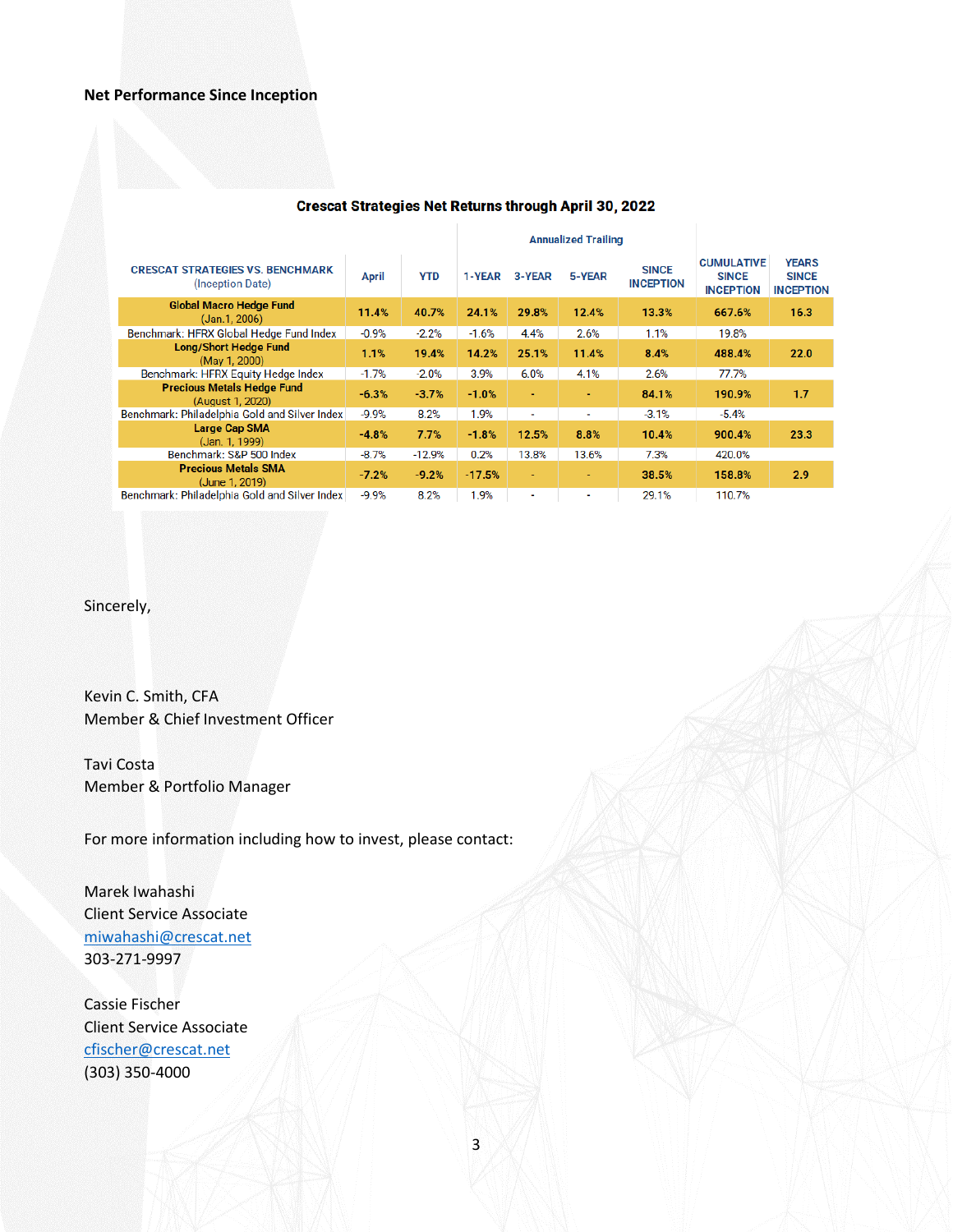Linda Carleu Smith, CPA Member & COO [lsmith@crescat.net](mailto:lsmith@crescat.net) (303) 228-7371

## © 2022 Crescat Capital LLC

## **Important Disclosures**

Performance data represents past performance, and past performance does not guarantee future results. An individual investor's results may vary due to the timing of capital transactions. Performance for all strategies is expressed in U.S. dollars. Cash returns are included in the total account and are not detailed separately. Investment results shown are for taxable and tax-exempt clients and include the reinvestment of dividends, interest, capital gains, and other earnings. Any possible tax liabilities incurred by the taxable accounts have not been reflected in the net performance. Performance is compared to an index, however, the volatility of an index varies greatly and investments cannot be made directly in an index. Market conditions vary from year to year and can result in a decline in market value due to material market or economic conditions. There should be no expectation that any strategy will be profitable or provide a specified return. Case studies are included for informational purposes only and are provided as a general overview of our general investment process, and not as indicative of any investment experience. There is no guarantee that the case studies discussed here are completely representative of our strategies or of the entirety of our investments, and we reserve the right to use or modify some or all of the methodologies mentioned herein.

**Separately Managed Account (SMA) disclosures:** The Crescat Large Cap Composite and Crescat Precious Metals Composite include all accounts that are managed according to those respective strategies over which the manager has full discretion. SMA composite performance results are time weighted net of all investment management fees and trading costs including commissions and non-recoverable withholding taxes. Investment management fees are described in Crescat's Form ADV 2A. The manager for the **Crescat Large Cap** strategy invests predominatly in equities of the top 1,000 U.S. listed stocks weighted by market capitalization. The manager for the **Crescat Precious Metals** strategy invests predominantly in a global all-cap universe of precious metals mining stocks.

**Hedge Fund disclosures**: Only accredited investors and qualified clients will be admitted as limited partners to a Crescat hedge fund. For natural persons, investors must meet SEC requirements including minimum annual income or net worth thresholds. Crescat's hedge funds are being offered in reliance on an exemption from the registration requirements of the Securities Act of 1933 and are not required to comply with specific disclosure requirements that apply to registration under the Securities Act. The SEC has not passed upon the merits of or given its approval to Crescat's hedge funds, the terms of the offering, or the accuracy or completeness of any offering materials. A registration statement has not been filed for any Crescat hedge fund with the SEC. Limited partner interests in the Crescat hedge funds are subject to legal restrictions on transfer and resale. Investors should not assume they will be able to resell their securities. Investing in securities involves risk. Investors should be able to bear the loss of their investment. Investments in Crescat's hedge funds are not subject to the protections of the Investment Company Act of 1940. Performance data is subject to revision following each monthly reconciliation and annual audit. Current performance may be lower or higher than the performance data presented. The performance of Crescat's hedge funds may not be directly comparable to the performance of other